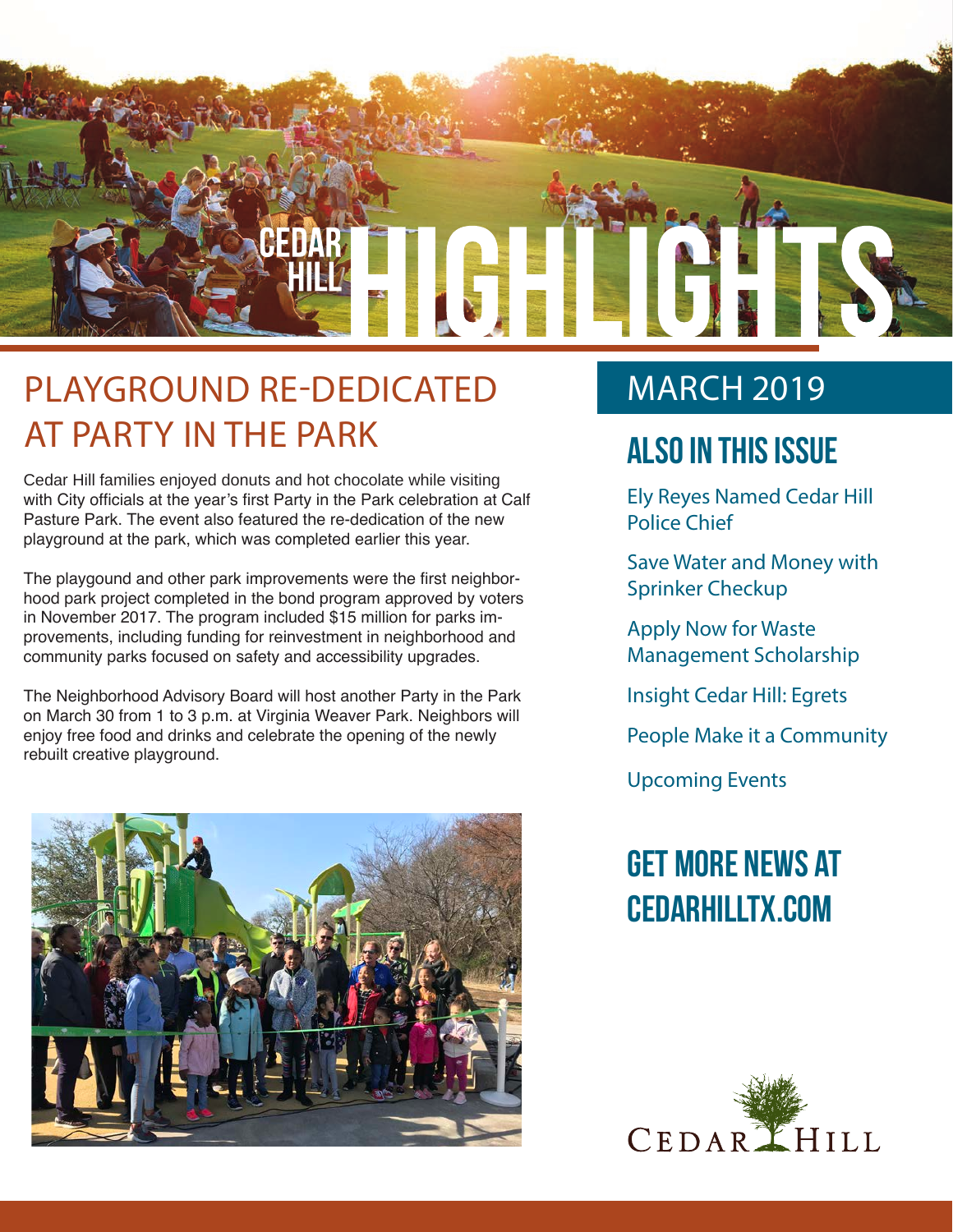# PEOPLE **MAKE IT A COMMUNITY**



Mayor Rob Franke presents a proclamation to retiring Police Chief Steve Rhodes. Chief Rhodes served the Cedar Hill community for more than 30 years.



Members of the Mayors Teen Council and L.E.A.D. Council led the community peace march as a part of Cedar Hill's annual MLK celebration. This year's event featured keynote remarks from Martin Luther King III, the oldest son of Martin Luther King, Jr. and Coretta Scott King.



City Council Members recognize finalists of the 2019 Amazing Shake Longhorn Style Competition at CHISD.

### ELY REYES NAMED CEDAR HILL POLICE CHIEF

City Manager Greg Porter has appointed Ely Reyes Chief of the Cedar Hill Police Department. Reyes is currently Assistant Chief of Police of the Austin Police Department, where he has served in numerous capacities for more than 20 years.

"I am honored and humbled to have been selected to serve as the Chief of Police for the Cedar Hill Police Department," says Reyes. "The Department consists of dedicated men and women who proudly serve their community and have built a reputation of trust and respect with the community. My goal will be to build upon those relationships and continue on the path of making Cedar Hill one of the safest cities in the region."



Over the course of his career in the Austin Police

Department, Reyes has served in many facets of police work, including patrol, community engagement and partnerships, criminal investigations, traffic operations, communications, fleet and facility services, internal affairs, and training.

"Chief Reyes is an experienced and innovative leader with a demonstrated passion for the well-being of families, community policing, and neighborhood engagement." says Porter. "Those qualities make him an ideal fit to steward our special community and to lead our innovative and high performing Cedar Hill Police Department, and I am excited to have him join our team."

Reyes earned bachelor's and master's degrees from Texas State University and is a graduate of the Certified Public Manager Program, the Law Enforcement Management Institute of Texas (LEMIT) Leadership Command College, and the Senior Management Institute for Police (SMIP) at Boston University. Prior to his law enforcement career, Reyes served in the U.S. Army for 6 years with overseas tours in Panama, South Korea, and Cuba.

Assistant Chief Rodney Thompson has served as Interim Chief since the retirement of Chief Steve Rhodes in January. Chief Rhodes served the Cedar Hill community for more than 30 years and was appointed Chief of Police in October 1995.

Reyes is expected to begin his duties as Police Chief on April 1.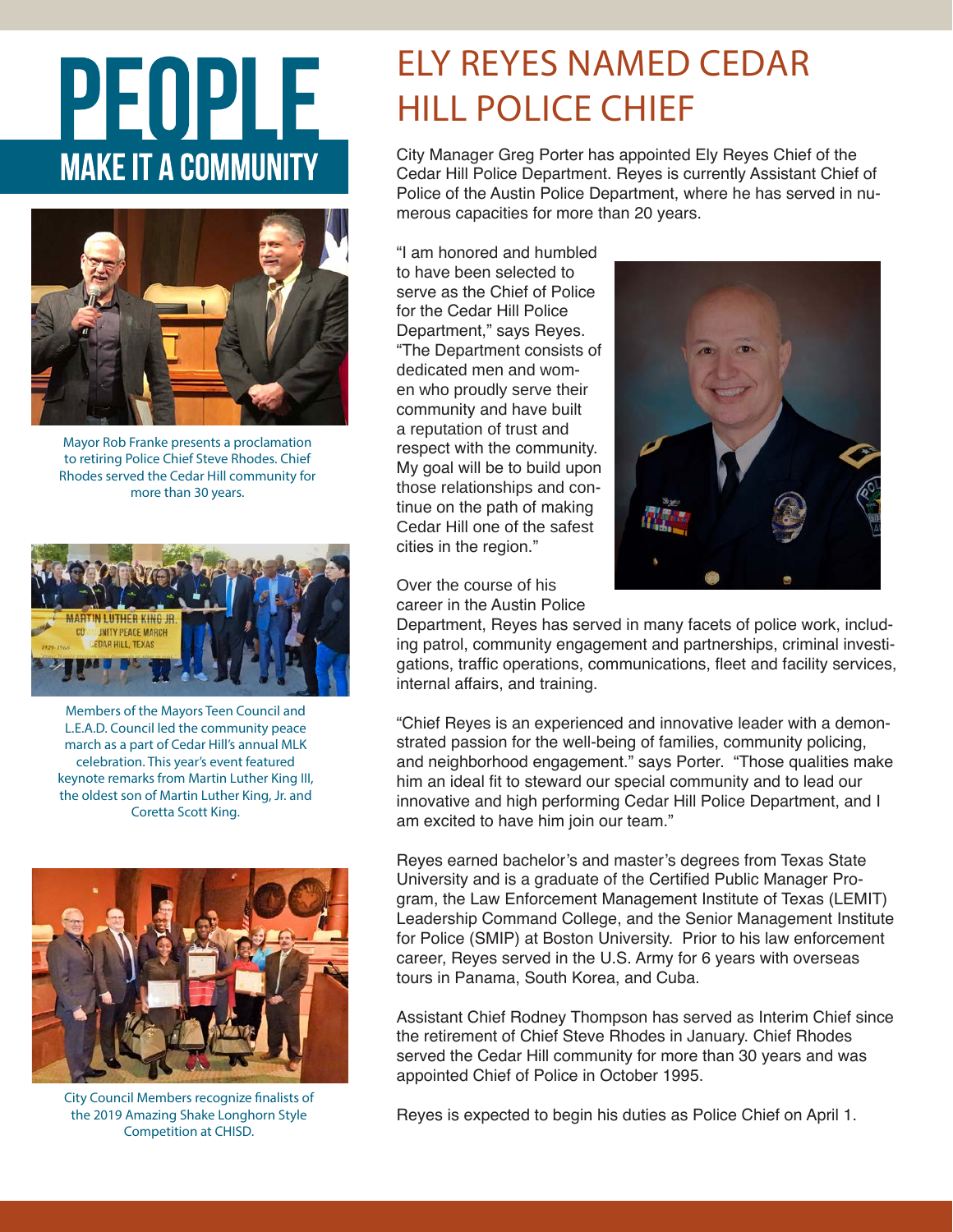### SAVE WATER AND MONEY WITH SPRINKLER CHECKUP

For many homes, a lawn irrigation or sprinkler system is the single most water-consuming system in the home. A sprinkler system can increase a residential water bill up to 10 times more than the average monthly consumption. Residents can conserve water and save money by having systems inspected each year and understanding how their system works.



Before starting up irrigation systems each spring, a professional irrigation technician should conduct a checkup to ensure the system is working efficiently, identify any necessary repairs, and prolong the life of your system. Fine-tune your system with these tips:

**Maintain your system** - Homeowners should watch the sprinklers run and make sure no heads are broken or crooked, all plants are getting watered, no brown patches exist in the yard, and the system isn't drenching the house, sidewalks, and driveway.

**Install a rain sensor** - Experts say to avoid water waste and overwatering; use a simple sensor that shuts programmed irrigators off based on soil moisture levels.

**Vary watering by plant type** - Grass and plants in landscaped beds require different amounts of water. Work with your trained irrigator, landscape professional or university extension office to designate separate watering zones based on plant needs for your area and the time of year.

**Mulch to conserve water** - Adding 2 to 4 inches of mulch to beds keeps moisture in the ground, according to the Falls Church, Va. based Irrigation Association, an industry group that promotes efficient irrigation techniques. It reduces evaporation, lessens temperature changes, and controls weeds.

**Cut down weeds** - Weeds, fungus, and disease can suck up 20 to 40 percent more water than a healthy yard and negatively affect plant health, says Kurt Thompson, irrigation training and technical director at highly rated Massey Services in Orlando and member of PLANET, a national landscape industry association.

## CALENDAR OF UPCOMING EVENTS

#### City Council Meetings

Mar 12 & 26; Apr 9 & 23 at 7 p.m. Cedar Hill Government Center 285 Uptown Blvd View agendas at cedarhilltx.com/agenda.

#### Party in the Park:

#### Virginia Weaver Park

Mar 30 from 1 to 3 p.m. Virginia Weaver Park 631 Somerset Dr. Enjoy food, drinks, and games and stay for the re-dedication of the Creative Playground at Virginia Weaver Park.

#### Easter B'egg Hunt

Apr 6 from 10 a.m. to 2 p.m. Virginia Weaver Park 631 Somerset Dr. Bring your four-legged friends to join in on doggie egg hunts, vendors, food, and fun.

#### Miracle Weekend

Easter Egg Hunt Apr 20 from 11 a.m. to 1 p.m. Virginia Weaver Park 331 Somerset Dr. Find details at cedarhilltx.com/pard.

#### Earth Fest: An Earth and

Arbor Day Celebration Apr 22 from 5 to 7:30 p.m. Cedar Hill Government Center 285 Uptown Blvd. Visit with environmentally conscious ven-

dors and enjoy sustainability tours, food, tree giveaways for Cedar Hill residents. Find details at cedarhilltx.com/earthfest.

**View the full calendar at cedarhilltx.com, or subscribe to 'This Week in Cedar Hill' at cedarhilltx.com/twich.**